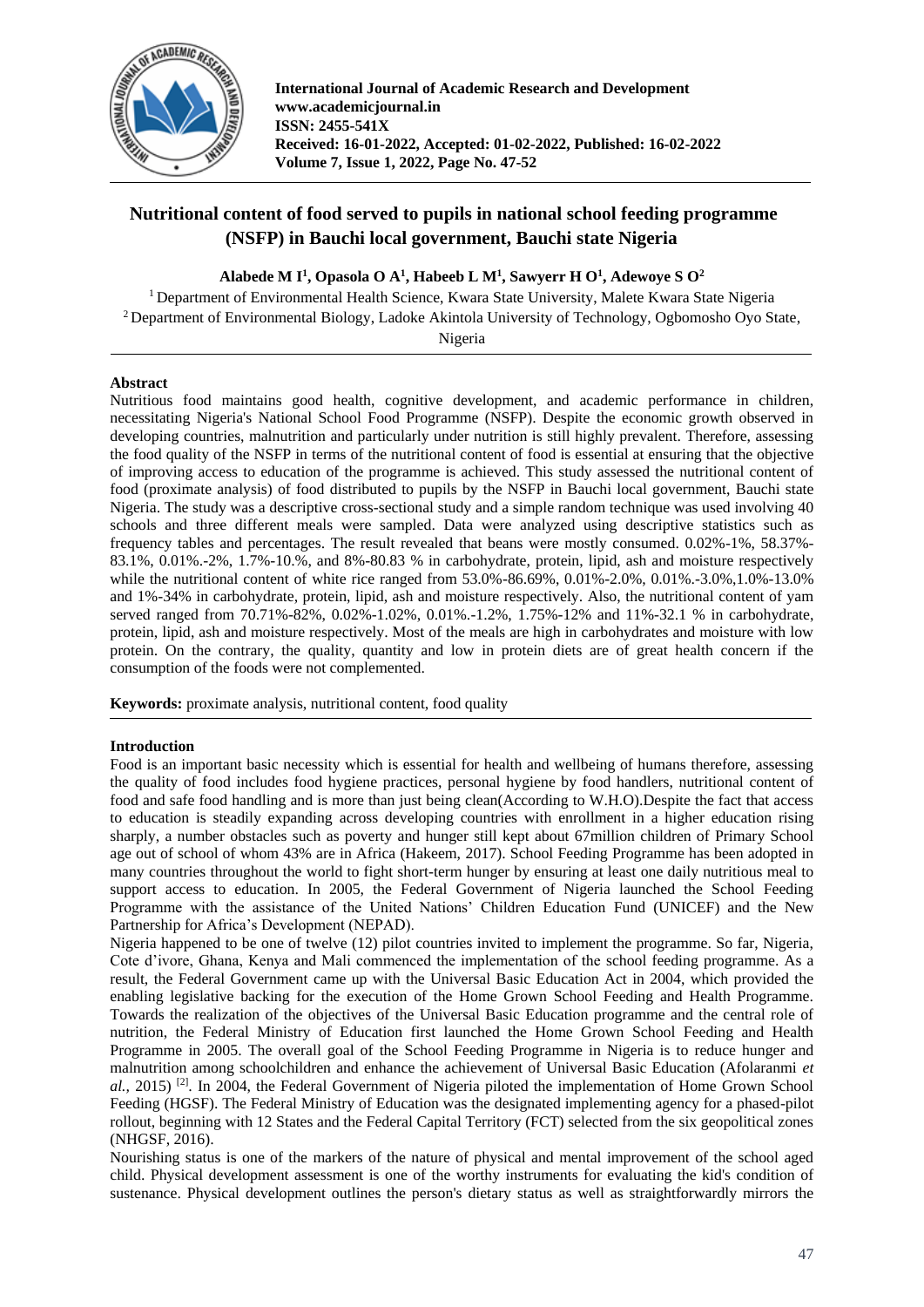financial status of the family, social well‑being of the network just as the productivity of the human services framework, and the impact of the encompassing environment (Chandramohan *et al.*, 2015)<sup>[4]</sup>.

The pyramid nourishment direction framework, which mirrors the suggestions of the dietary rule for Americans, gives data on the measures of sustenance prescribed for utilization to advance heath and diminish danger of incessant infections (US Department of Agriculture, 2008) [8]. Schools can make imperative commitments to enhance children's feast and supplement consumption. School-matured children spend something like 6hour at school each school day and got up to 47% of their calories from dinners and snakes devoured at school (Condon *et al.*, 2011) <sup>[5]</sup>. Since no protein is completely used, required support protein admission is constantly higher. Applying net protein usage (NPU) of 0.6, which is generally halfway between the most astounding and least protein NPU in food viewed as a huge protein sources, gives as required every day support protein admission of 0.75 g/kg (0.34 g/pound) of fit body weight. Subsequently, the FAO/WHO/UNU (World Health Organization, 2007) prescribed day by day protein consumption 0.75 g/kg of slender body weight. Starting with the sheltered least of 750 mg/kg/day of protein, 84 mg of which are basic amino acids, the expansion to 187 mg aggregate of fundamental amino acids would take us to 853 mg/kg of all out protein (which would have to some degree higher relative basic amino corrosive content) (Condon *et al*, 2011) <sup>[5]</sup>. This is just 14% higher than the old prerequisite. Be that as it may, since the decrease of relative necessity for methionine/ cysteine – which is constraining amino corrosive in almost immeasurably imperative protein sustenance sources aside from grains – would altogether enhance fundamental amino corrosive utilization, the new relative caloric protein prerequisite could be significantly littler than the former one. Taking all things together, this new example for imperative amino corrosive necessity, if right, still would not build the above adjusted off normal figure of 10% of complete calories. The child's diet must be satisfactory to help ordinary development and improvement, and suitable measures of minerals are required since an insufficient admission of specific minerals can deliver maladies and lead to strange advancement (Camara *et al.,* 2007) [3]. Great nutrition is a fundamental piece of sound children.

### **Materials and Method**

## **1. Description of Study Area**

Bauchi is a city in northeast Nigeria, the capital of Bauchi State, of the Bauchi Local Government Area within that State, and of the traditional Bauchi Emirate. It is located on the northern edge of the Jos Plateau, at an elevation of 616 m. The Local Government Area covers an area of  $3,687 \text{ km}^2$  and had a population of 493,810 at the time of the 2006. The Bauchi local government area where this research was carried out is located within Bauchi state in the North east region of Northern Nigeria. It shares boundaries with Alkaleri, Ganjuwa, Toro and Tafawabalewa local government.The Bauchi local government has a population of 493,810 according to census 2006 and area covered by 3,687km.



**Fig 1:** Map of study area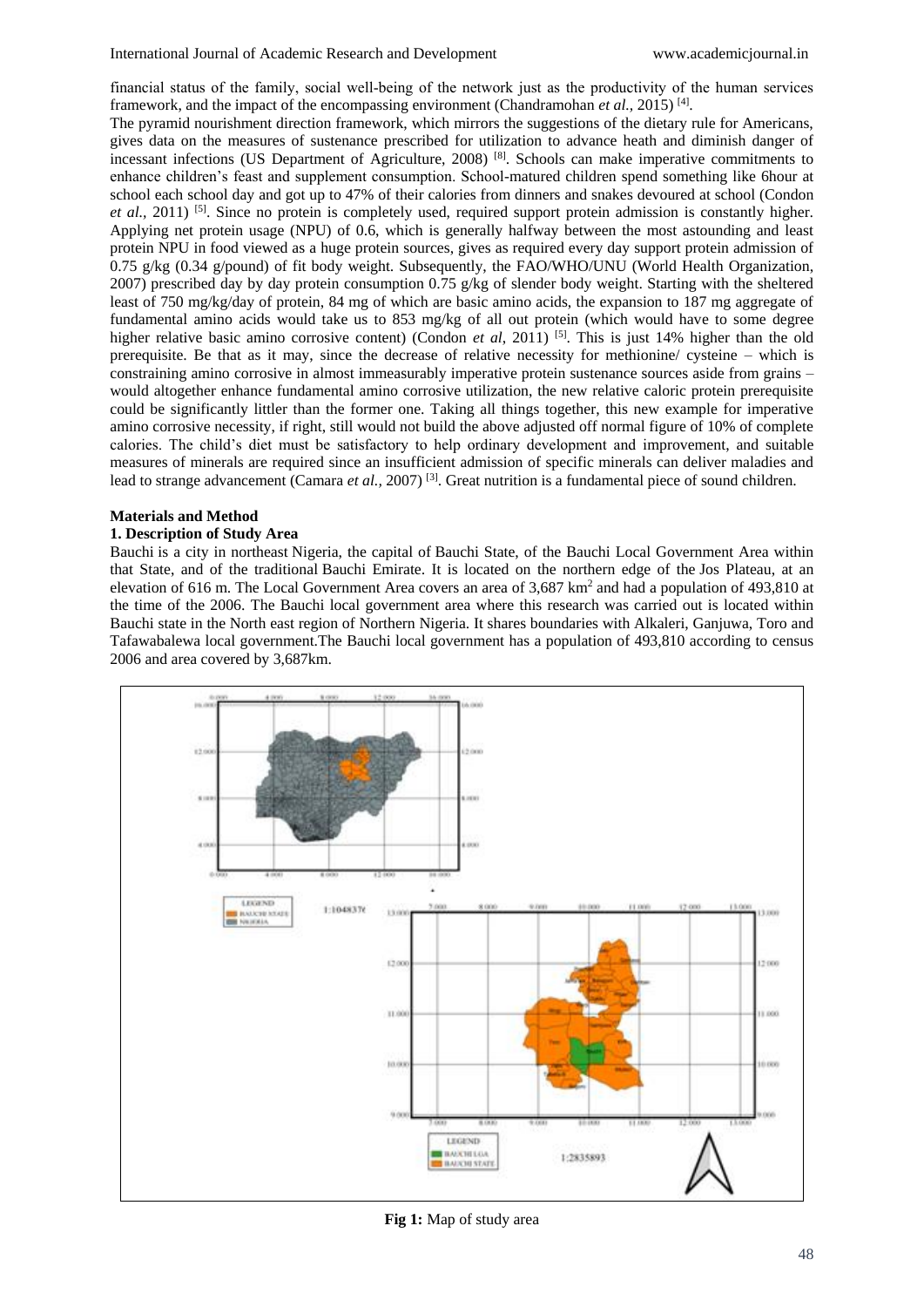## **2. Study Design**

A descriptive cross- sectional study was used to assess nutritional content of National School Feeding Programme. Advocacy visits was paid to the head masters of all the selected primary schools intimating them with the research and soliciting for their support.

## **3. Data Collection**

Food samples were collected in a sterile plastic plate with covers from forty different schools, kept into a cold box containing ice packs and transported to laboratory for each state and were all subjected to proximate analysis (carbohydrate, protein, ash, fat and moisture).

## **4. Nutritional Content Analysis**

## **4.1 Materials Used**

The materials used in these analyses was classified into two i.e consumables and non-consumables and are all of analytical grade.

**Consumables**: H2S04, CUS04, KS04, NA0H, methyl orange indicator and petroleum ether **Non- consumables**: analytical balance, heating mantle, muffle furnace, dessicator, crucibles, tongs and spatula

### **4.2 Nutritional Analysis of The School Meal**

The analysis carried out for the nutritional value includes: Moisture content, ash content, crude fat, crude protein and carbohydrates determination. The method adopted in the analysis was these of association of officials of analytical chemicals (AOAC 2002). Micro-Kjeldahl method was used for protein, dry ashing for ash, soxhlet extraction method for fat, hot air oven method for moisture, acid hydrolysis for crude fibre and carbohydrate was determined by difference.

## **1. Determination of Moisture Content**

5g of the sample was placed porcelain crucible and heated dry air oven at 105C° for 2hrs. The sample was allowed to cool in dessicator. The weight of the samples not taking until a constant weight was obtained. The percentage moisture was obtained by the following expression:

% moisture =  $W1-W2\times100$ W1-W0 Where: W0= weight of empty crucible  $W1$  = weight of crucible + sample before heating  $W2$  = weight of crucible + dried sample after heating

## **2. Determination of ash content**

5g of the sample was placed in a crucible and ignited in a muffle furnace at 600C° for 2hrs. The ash was allowed to cool and the weight of the ash was taken. The percentage ash content was obtained from the following expression.

% ash= $M_2-M_0 \times 100$ 

 $M_1$ -  $M_0$ 

Where: M0= weight of empty crucible  $M1$  = weight of crucible + sample before obtaining  $M2$  = weight of crucible + sample after obtaining

#### **3. Determination of crude fat (lipid)**

20g of the sample was placed in a round bottom flask 200ml petroleum ether was placed in the flask, a reflux condenser was mounted on the mouth of the flask and was heated at 60C° for 5hrs. Completion of the extraction, the flask was disconnected and extract was transferred in to a 250ml beaker and the solvent was allowed to evaporate. The weight of the beaker and the fat was recorded until a constant weight was obtained. Increase in the weight of the beaker gave the weight of the crude fat was obtained from the following expression:

% crude fat  $=B_1 - B_0 \times 100$ **Bs** 

Where:  $B_0$  = weight of empty beaker  $B_1$ = weight of beaker + crude fat  $Bs = weight of the sample$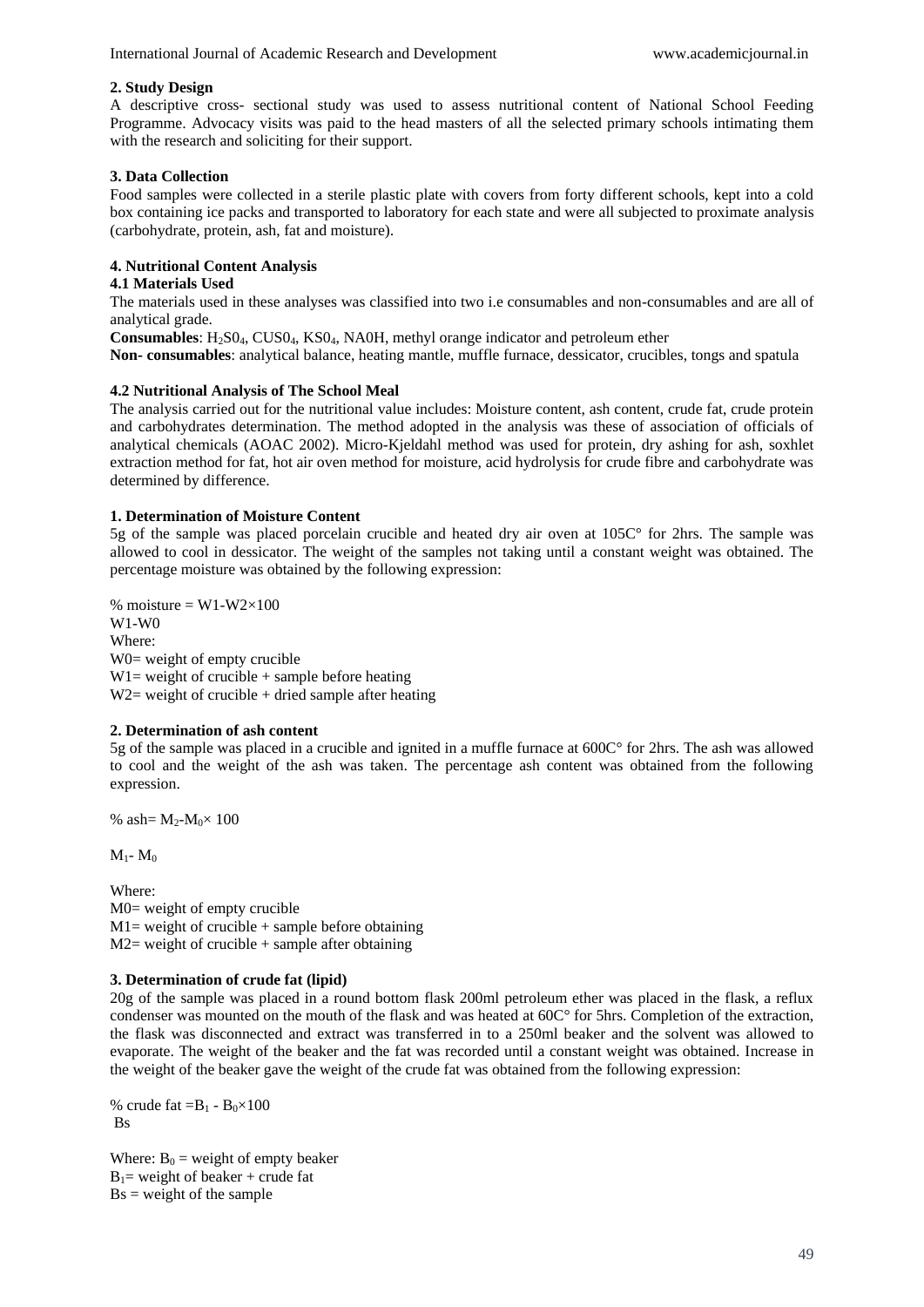#### **4. Determination of crude protein**

Determination of crude protein involves 3 stages:

- Stage 1: Digestion of the organic material (converting organic nitrogen in to medium)
- Stage 2: Distillation of the released ammonia in to an absorbing surface or medium
- Stage 3: Titration of the ammonia formed during digestion.

## **a. Digestion**

Exactly 2.0g of the sample was weight and placed on to cleaned dried digestion tube. A Rpantufult of Kjedhal catalyst (CuSo4and KSo4) in the ratio of 10:1 respectively was placed in to each of the tube about 20.0ml of concentration H2So4 was then added. The digestion tube was then placed on a digestion block of heating mantle (PEC MEDICAL USA) in saluting position and digested feist at 150C° and later the temperature was rose to 300C° until clear solution was obtained and allowed cool.

## **b. Distillation**

The digest was then filtered and made up to 100ml with distilled water, 200ml of the diluted digested water, 20ml of the diluted digest was pipette in to round bottom flask containing anti bumping clips and 30ml of 40% NaoH was slowly added in to the flask.

A 250ml conical flask containing a mixture of 20ml 2% boric acid (H3Bo3 ) and four drops of methyl orange indicator was used to trap ammonia. The flask was heated on the heating mantle after connecting it to a condenser. The distillation was continued until boric acid solution completely changed from purple colour greenish yellow.

### **c. Titration**

The boric acid mixture (containing ammonium borate complex formed) was then titrated with IM HCL to colourless end point and the titles value was noted. The total organic nitrogen (TON) was then calculated thus:

 $TON = 0.14 \times Va \times Mx$  (Tv - Bv) Ws % crude protein =  $TON \times 6.25$ Where: Va=Adequate value distilled  $M =$ Molarity of acid  $Tv =$  Title value  $Br = Blank value$  $Ws = weight of sample$ 

#### **5. Determination of carbohydrate**

The total carbohydrate content was determined by difference. The sum of the percentage moisture, ash, crude lipid and protein was subtracted from 100% carbohydrate.

Carbohydrate = 100 - (% moisture,  $+$  % ash  $+$ % lipid  $+$ % protein  $+$ % fiber)

#### **4.3 Data Management, Data Analysis and Data Presentation**

Data generated from the analysis were expressed in tables and percentages.

#### **Result and Discussion**

| S/N            | Food item(s)           | Moisture content $(\% )$ | Ash content $(\% )$ |       |      | Protein (%) Fat (%) Carbohydrate (%) |
|----------------|------------------------|--------------------------|---------------------|-------|------|--------------------------------------|
|                | $(A)$ Rice $(B)$ Beans | 13.00                    | 7.00                | 2.00  | 3.00 | 75.00                                |
|                |                        | 10.00                    | 7.00                | 80.00 | 2.00 | 1.00                                 |
| $\overline{2}$ | $(A)$ Rice             | 10.00                    | 8.00                | 2.00  | 3.00 | 77.00                                |
|                | (B) Yam                | 16.00                    | 10.00               | 0.90  | 0.30 | 72.00                                |
| 3              | $(A)$ Yam              | 12.00                    | 12.00               | 0.80  | 0.20 | 75.00                                |
|                | (B) Rice               | 10.00                    | 13.00               | 0.30  | 0.10 | 76.60                                |
| 4              | $(A)$ Rice $(B)$ Beans | 17.00                    | 7.00                | 0.50  | 0.20 | 78.30                                |
|                |                        | 15.50                    | 5.00                | 79.0  | 0.11 | 0.30                                 |
| 5              | $(A)$ Rice             | 10.00                    | 8.00                | 0.30  | 0.10 | 81.60                                |
|                | (B) Beans              | 16.00                    | 4.00                | 79.70 | 0.20 | 0.20                                 |
| 6              | $(A)$ Beans            | 17.00                    | 7.00                | 75.76 | 0.20 | 0.04                                 |
|                | (B) Rice               | 12.00                    | 8.00                | 0.42  | 0.13 | 79.45                                |
|                | $(A)$ Yam $(B)$ Rice   | 20.00                    | 3.00                | 0.06  | 0.11 | 76.83                                |
|                |                        | 16.00                    | 4.00                | 0.04  | 0.02 | 79.94                                |

## **Table 1:** Promixate Analysis of Food Sampled In Bauchi Local Government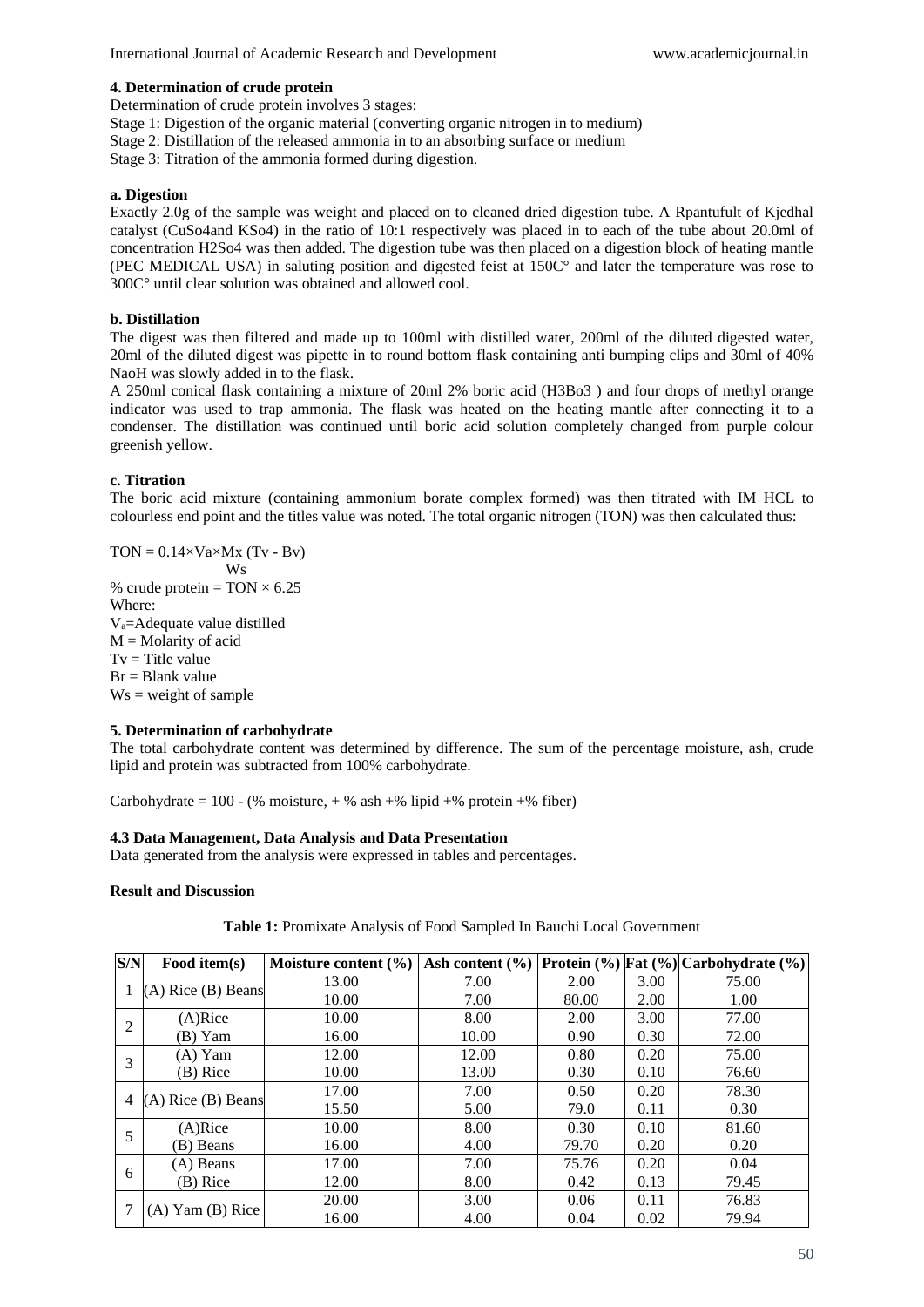| 8  | $(A)$ Yam $(B)$       | 16.23 | 2.35 | 0.44  | 0.04 | 80.94    |
|----|-----------------------|-------|------|-------|------|----------|
|    | Beans                 | 15.62 | 3.34 | 80.95 | 0.06 | 0.03     |
| 9  | $(A)$ Rice            | 14.25 | 2.72 | 0.60  | 0.02 | 82.41    |
|    | (B) Beans             | 15.72 | 2.92 | 80.83 | 0.03 | 0.50     |
|    |                       | 17.00 | 3.00 | 1.02  | 0.01 | 78.97    |
|    | $10$ (A)Yam (B) Beans | 17.05 | 4.01 | 78.76 | 0.13 | 0.05     |
|    |                       | 14.78 | 3.11 | 0.12  | 0.01 | 81.98    |
|    | 11 (A) Rice (B) Beans | 15.35 | 3.13 | 80.88 | 0.01 | 0.63     |
|    |                       |       |      | 0.33  |      |          |
| 12 | $(A)$ Yam             | 16.02 | 2.92 | 81.38 | 0.03 | 80.70    |
|    | (B) Beans             | 15.25 | 3.10 |       | 0.04 | 0.23     |
|    | $(A)$ Rice            | 14.85 | 3.26 | 0.42  | 0.02 | 81.45    |
| 13 | (B) Rice              | 14.78 | 3.26 | 0.3   | 0.06 | 81.87    |
|    | $(A)$ Yam             | 16.05 | 2.75 | 0.06  | 0.04 | 81.11    |
| 14 | $(B)$ Rice            | 15.99 | 4.35 | 0.33  | 0.12 | 79.21    |
|    | (A) Beans             | 15.60 | 3.65 | 79.72 | 1.00 | 0.03     |
| 15 | $(B)$ Yam             | 17.65 | 3.20 | 0.03  | 0.02 | 79.10    |
|    |                       | 16.03 | 3.04 | 0.45  | 0.03 | 80.45    |
|    | 16 (A) Rice (B) Beans | 18.01 | 2.22 | 79.62 | 0.12 | 0.03     |
|    |                       | 18.00 | 2.00 | 0.70  | 0.03 | 79.27    |
| 17 | $(A)$ Yam $(B)$ Rice  | 15.92 | 3.00 | 0.03  | 0.02 | 81.03    |
|    |                       | 16.00 | 2.56 | 0.44  | 0.31 | 86.69    |
|    | 18 (A) Rice (B) Beans | 18.02 | 3.01 | 78.88 | 0.03 | $0.06\,$ |
|    | $(A)$ Beans $(B)$     | 16.03 | 2.65 | 81.08 | 0.13 | 0.11     |
| 19 | Yam                   | 14.78 | 3.16 | 0.03  | 0.03 | 81.97    |
|    | $(A)$ Beans $(B)$     | 17.00 | 3.78 | 78.84 | 0.32 | 0.06     |
| 20 | Beans                 | 16.35 | 4.00 | 79.53 | 0.07 | 0.05     |
|    | $(A)$ Beans           | 18.00 | 7.00 | 74.76 | 0.20 | 0.04     |
| 21 | (B) Rice              | 12.00 | 8.00 | 0.42  | 0.13 | 79.45    |
|    |                       |       |      |       |      |          |
| 22 | $(A)$ Yam             | 14.78 | 3.16 | 0.08  | 0.03 | 81.07    |
|    | (B) Beans             | 16.03 | 2.65 | 81.08 | 0.13 | 0.11     |
| 23 | $(A)$ Rice            | 15.92 | 3.00 | 0.02  | 0.03 | 81.03    |
|    | (B) Yam               | 18.00 | 2.00 | 0.03  | 0.70 | 79.27    |
| 24 | (A) Rice              | 14.25 | 2.72 | 0.02  | 0.60 | 82.41    |
|    | (B) Beans             | 15.72 | 2.92 | 80.83 | 0.03 | $0.50\,$ |
| 24 | $(A)$ Rice            | 14.00 | 7.00 | 0.20  | 0.50 | 78.30    |
|    | (B) Beans             | 17.00 | 5.00 | 77.60 | 0.10 | 0.30     |
| 26 | (A) Beans             | 17.00 | 7.00 | 75.76 | 0.20 | 0.04     |
|    | (B) Rice              | 12.00 | 8.00 | 0.13  | 0.42 | 79.45    |
| 27 | $(A)$ Rice            | 14.00 | 7.00 | 0.20  | 0.50 | 78.30    |
|    | (B) Beans             | 17.00 | 5.00 | 77.60 | 0.10 | 0.30     |
| 28 | $(A)$ Yam             | 15.92 | 3.00 | 0.02  | 0.03 | 81.03    |
|    | (B) Rice              | 18.00 | 2.00 | 0.03  | 0.70 | 79.27    |
| 29 | $(A)$ Rice            | 12.00 | 8.00 | 0.13  | 0.42 | 79.45    |
|    | (B) Beans             | 10.00 | 7.00 | 80.00 | 2.00 | 1.00     |
| 30 | (A) Beans             | 16.03 | 2.65 | 81.08 | 0.13 | 0.11     |
|    | $(B)$ Yam             | 14.78 | 3.16 | 0.06  | 0.03 | 81.07    |
| 31 | $(A)$ Yam             | 16.05 | 2.75 | 0.04  | 0.06 | 81.11    |
|    | $(B)$ Yam             | 16.02 | 2.92 | 0.03  | 0.33 | 80.70    |
| 32 | $(A)$ Beans $(B)$     | 17.00 | 3.78 | 78.84 | 0.32 | 0.06     |
|    | Beans                 | 16.35 | 4.00 | 79.53 | 0.07 | 0.05     |
| 33 | $(A)$ Rice            | 14.85 | 3.26 | 0.42  | 0.02 | 81.45    |
|    | (B) Rice              | 14.78 | 3.26 | 0.3   | 0.06 | 81.87    |
| 34 | $(A)$ Yam             | 14.78 | 3.16 | 0.08  | 0.03 | 81.07    |
|    | (B) Beans             | 16.03 | 2.65 | 81.08 | 0.13 | 0.11     |
| 35 | $(A)$ Rice            | 14.00 | 8.00 | 0.13  | 0.42 | 77.45    |
|    | (B) Beans             | 12.00 | 7.00 | 77.00 | 2.00 | 2.00     |
| 36 | $(A)$ Yam             | 15.92 | 3.00 | 0.02  | 0.03 | 81.03    |
|    | $(B)$ Rice            | 17.00 | 3.00 | 0.03  | 0.70 | 79.27    |
| 37 | $(A)$ Yam             | 14.78 | 3.16 | 0.08  | 0.03 | 81.07    |
|    | (B) Beans             | 17.03 | 1.65 | 81.08 | 0.13 | 0.11     |
| 38 | $(A)$ Rice            | 16.00 | 6.00 | 0.20  | 0.50 | 77.30    |
|    | (B) Beans             | 17.00 | 5.00 | 77.60 | 0.10 | 0.30     |